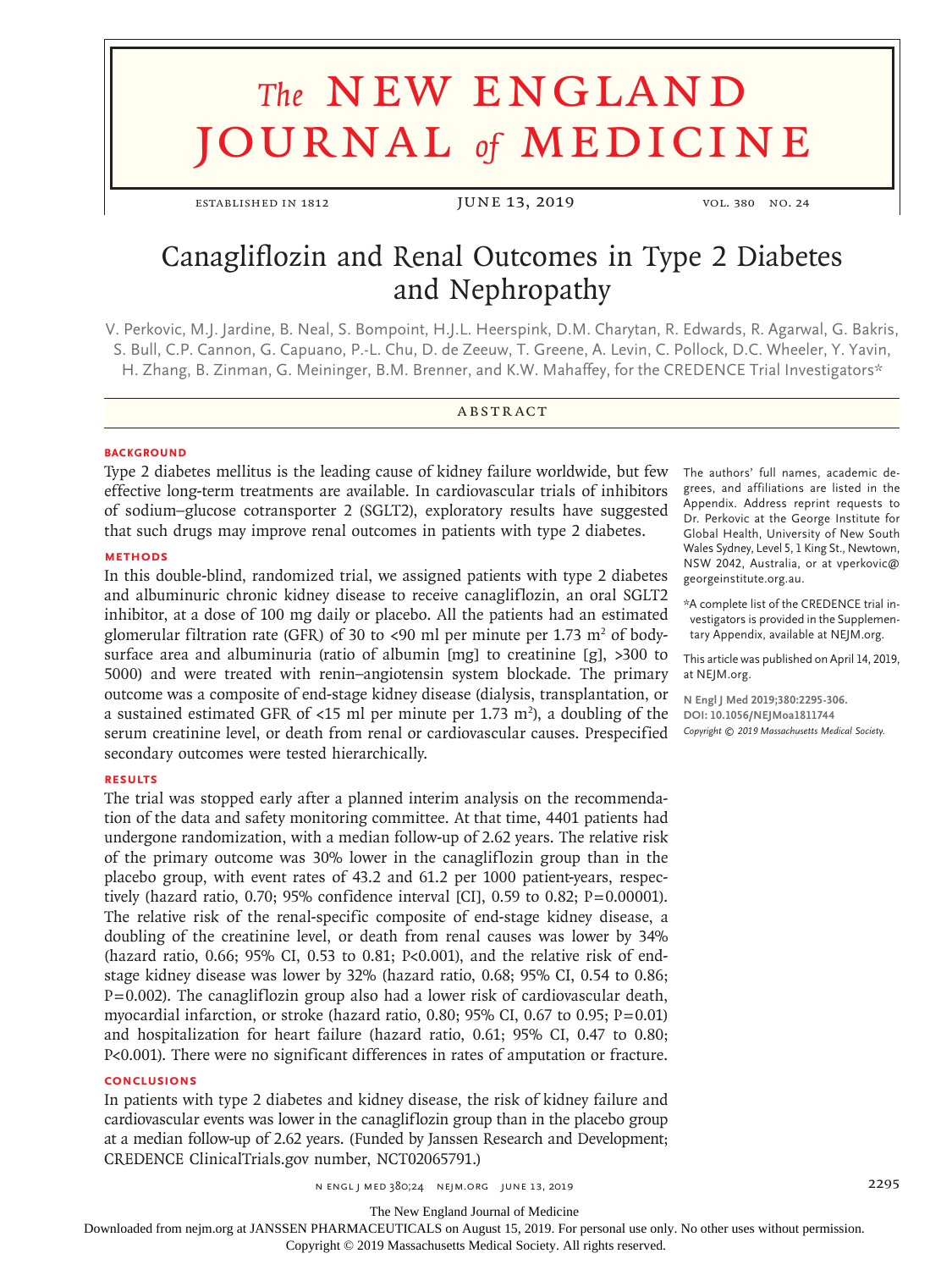*A Quick Take is available at NEJM.org*

THE INCREASING PREVALENCE OF TYPE 2<br>diabetes during recent decades<sup>1</sup> is the<br>primary factor accounting for the substan-<br>tial global increase in end-stage kidney disease. diabetes during recent decades<sup>1</sup> is the primary factor accounting for the substantial global increase in end-stage kidney disease. Currently, more than 3 million people worldwide are estimated to be receiving treatment for kidney failure, with predictions that the number will increase to more than 5 million by 2035.<sup>2</sup> The only currently approved treatment for renoprotection in patients with type 2 diabetes is renin– angiotensin system blockade, which was first shown to be effective 18 years ago. $3,4$ 

Inhibitors of sodium–glucose cotransporter 2 (SGLT2) were developed to lower blood glucose levels in patients with type 2 diabetes. In several trials designed to meet regulatory requirements for cardiovascular safety, investigators found reductions in cardiovascular events with SGLT2 inhibitors.5-7 Secondary and exploratory analyses of these trials suggested that SGLT2 inhibition might improve renal outcomes; however, some uncertainty persisted, since relatively few patients reached end-stage kidney disease and the trial patients were at low risk for kidney failure.<sup>7-9</sup> We designed the CREDENCE (Canagliflozin and Renal Events in Diabetes with Established Nephropathy Clinical Evaluation) trial to assess the effects of the SGLT2 inhibitor canagliflozin on renal outcomes in patients with type 2 diabetes and albuminuric chronic kidney disease.

# Methods

#### **Trial Design and Oversight**

Details regarding the design of this randomized, double-blind, placebo-controlled, multicenter clinical trial have been published previously.10 The protocol (available with the full text of this article at NEJM.org) was reviewed by relevant regulatory authorities and ethics committees responsible for each trial site. The trial was sponsored by Janssen Research and Development as a collaboration between the sponsor, an academic-led steering committee, and an academic research organization, George Clinical, with operational implementation by IQVIA, a contract research organization. Technical editorial assistance provided by MedErgy was funded by the sponsor.

Members of the steering committee designed the trial, supervised its conduct, and were responsible for reporting the results. Analyses were performed by the sponsor and independently confirmed at George Clinical with the use of original data. The first and last authors drafted the first version of the manuscript, and all the authors contributed to revisions. The decision to submit the manuscript for publication was made jointly by all the authors, who vouch for the completeness and accuracy of the data and for the fidelity of the trial to the protocol.

# **Patients**

Patients were eligible if they were at least 30 years of age and had type 2 diabetes, with a glycated hemoglobin level of 6.5 to 12.0% (6.5 to 10.5% in Germany, according to a country amendment). They were also required to have chronic kidney disease, defined as an estimated glomerular filtration rate (GFR, as calculated by the Chronic Kidney Disease Epidemiology Collaboration formula) of 30 to <90 ml per minute per 1.73 m<sup>2</sup> of body-surface area and albuminuria (urinary albumin-to-creatinine ratio, >300 to 5000, with albumin measured in milligrams and creatinine in grams), as measured in a central laboratory. There was a prespecified plan to include approximately 60% of patients with an estimated GFR of 30 to  $<00$  ml per minute per 1.73 m<sup>2</sup>.

All the patients were required to be receiving a stable dose of an angiotensin-converting–enzyme inhibitor or angiotensin-receptor blocker for at least 4 weeks before randomization; a stable dose was considered to be either the maximum labeled dose or a dose not associated with unacceptable side effects. Dual-agent treatment with an angiotensin-converting–enzyme inhibitor and an angiotensin-receptor blocker, a direct renin inhibitor, or a mineralocorticoid-receptor antagonist was not allowed.

Patients who had suspected nondiabetic kidney disease or type 1 diabetes, had been treated with immunosuppression for kidney disease, or had a history of dialysis or kidney transplantation were excluded. Full inclusion and exclusion criteria are described in the Supplementary Appendix, available at NEJM.org. All the patients provided written informed consent.

#### **Trial Procedures**

The patients were prescreened to determine the estimated GFR and urinary albumin-to-creatinine ratio by medical-chart review or prospective laboratory assessment. The patients who met the eligibility criteria at screening were included in a

The New England Journal of Medicine

Downloaded from nejm.org at JANSSEN PHARMACEUTICALS on August 15, 2019. For personal use only. No other uses without permission.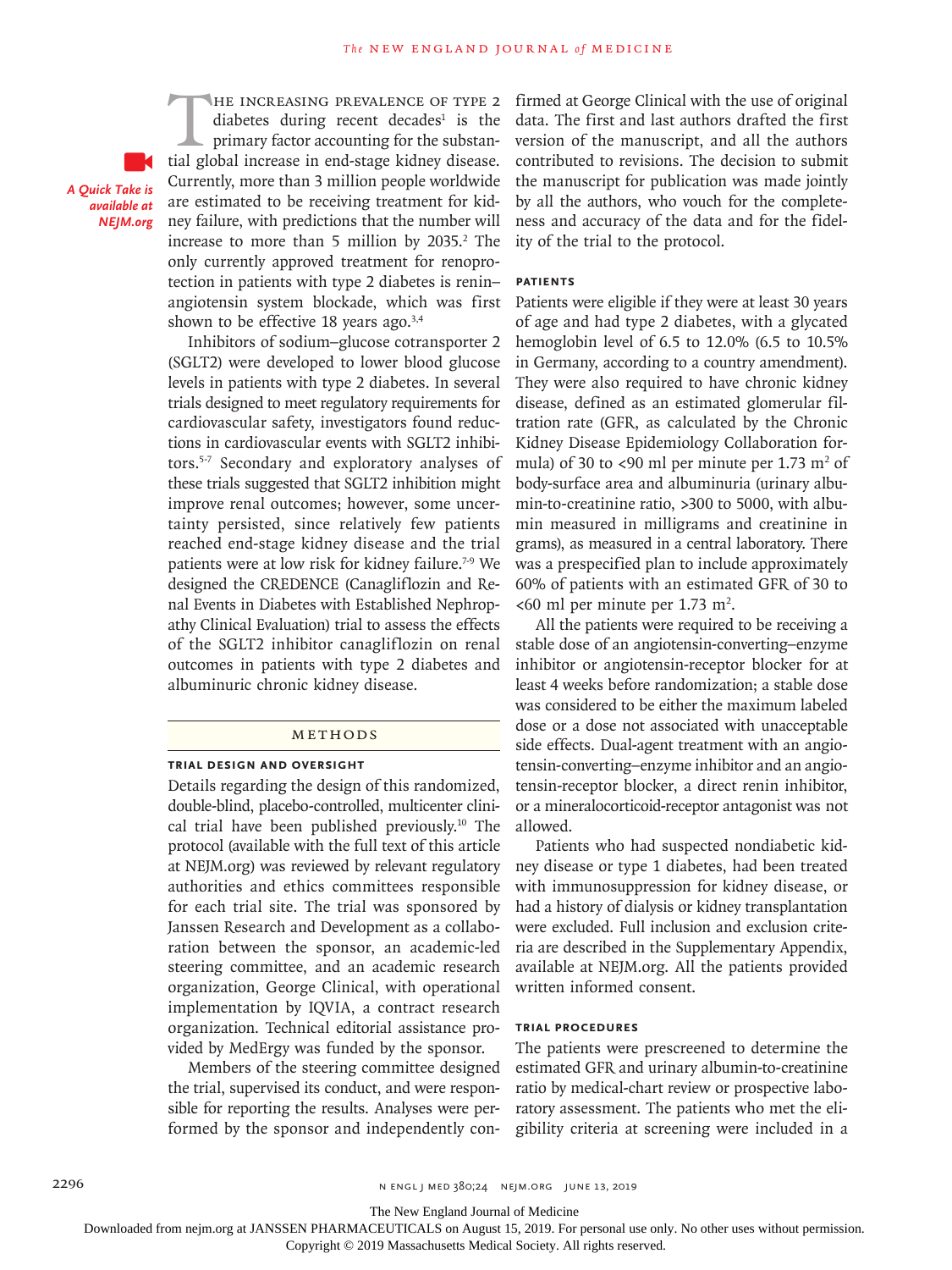2-week, single-blind, placebo run-in period and were eligible for randomization if they had received at least 80% of single-blind placebo during the run-in period.

The patients were randomly assigned in a double-blind fashion (1:1) to receive either canagliflozin (100 mg orally once daily) or matching placebo with the use of randomly permuted blocks, with stratification according to the category of estimated GFR (30 to <45 ml, 45 to <60 ml, or 60 to <90 ml per minute per 1.73  $m<sup>2</sup>$ ) at screening. The administration of canagliflozin or placebo was to be continued until trial completion, initiation of dialysis, kidney transplantation, occurrence of diabetic ketoacidosis, pregnancy, or receipt of a disallowed therapy.

After randomization, trial visits were conducted at weeks 3, 13, and 26 and then alternated between telephone calls and in-clinic visits at 13-week intervals. Additional testing of blood at either the central or local laboratory and safety assessments were permitted at any time at the discretion of the investigators. The use of other background therapy for glycemic management and control of cardiovascular risk factors was recommended in accordance with local guidelines.

During the trial, an increased risk of lower limb amputation was identified in another trial of canagliflozin.<sup>5</sup> A protocol amendment for the present trial in May 2016 asked investigators to examine patients' feet at each trial visit and temporarily interrupt the assigned treatment in patients with any active condition that might lead to amputation.

# **Outcomes**

The primary outcome was a composite of endstage kidney disease (dialysis for at least 30 days, kidney transplantation, or an estimated GFR of  $<$ 15 ml per minute per 1.73 m<sup>2</sup> sustained for at least 30 days according to central laboratory assessment), doubling of the serum creatinine level from baseline (average of randomization and prerandomization value) sustained for at least 30 days according to central laboratory assessment, or death from renal or cardiovascular disease.

Secondary outcomes that were planned for sequential hierarchical testing were specified in the following order: first, a composite of cardiovascular death or hospitalization for heart failure; second, a composite of cardiovascular death, myocardial infarction, or stroke; third, hospital-

ization for heart failure; fourth, a composite of end-stage kidney disease, doubling of the serum creatinine level, or renal death; fifth, cardiovascular death; sixth, death from any cause; and seventh, a composite of cardiovascular death, myocardial infarction, stroke, or hospitalization for heart failure or for unstable angina. All other efficacy outcomes were exploratory.

Safety evaluations included laboratory testing and assessments of adverse events. All renal and cardiovascular outcomes that were part of the primary and secondary outcomes, as well as key safety outcomes (fractures, pancreatitis, ketoacidosis, and renal-cell carcinoma), were adjudicated by independent adjudication committees whose members were unaware of trial-group assignments. (Details regarding trial outcomes are provided in the Supplementary Appendix.)

# **Statistical Analysis**

The trial was designed to be event-driven, with the enrollment of at least 4200 patients (844 events) required to provide a power of 90% to detect a risk of the primary outcome that was 20% lower in the canagliflozin group than in the placebo group at an alpha level of 0.045 after adjustment for one interim analysis. A single interim analysis was to be conducted by an independent data monitoring committee after the primary outcome had occurred in 405 patients. Prespecified stopping guidance that was provided to the data monitoring committee by the steering committee proposed possible recommendation of early cessation if clear evidence of benefit was observed for the primary outcome (P<0.01) and the composite of end-stage kidney disease or death from renal or cardiovascular causes (P<0.025), with consideration of the overall balance of risks and benefits.

In the intention-to-treat population, we used a stratified Cox proportional-hazards model to analyze the primary and secondary outcomes, according to the category of estimated GFR at screening. Data were censored on October 30, 2018, or the date of last known contact, which included the last trial visit (either in-clinic or telephone) or the date of alternative contact confirming that the patient was alive at the time of trial closure.

If the trial was to be stopped at the interim analysis, the significance level for the primary outcome would be determined by the alpha spend-

The New England Journal of Medicine

Downloaded from nejm.org at JANSSEN PHARMACEUTICALS on August 15, 2019. For personal use only. No other uses without permission.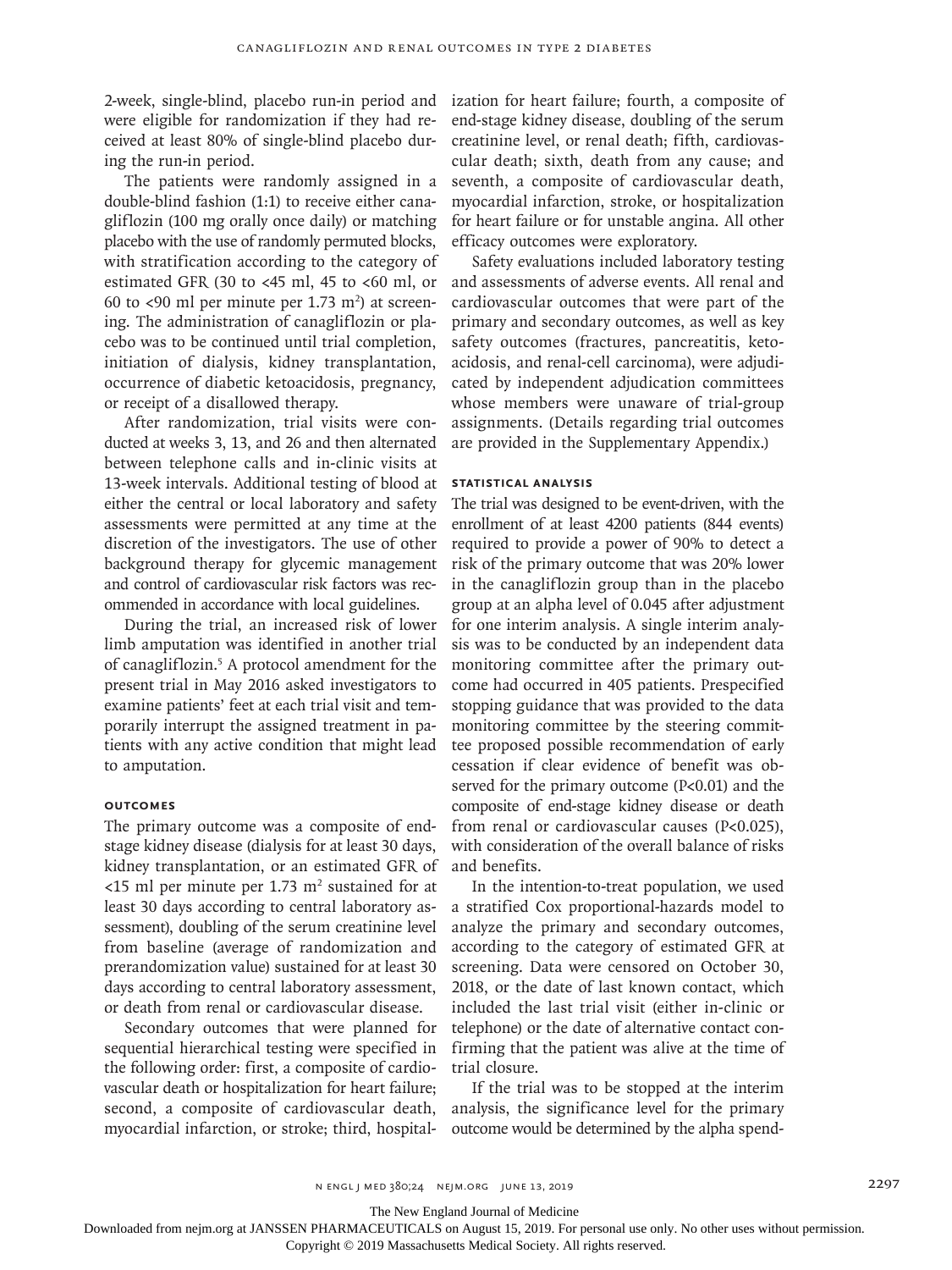ing function (two-sided level of 0.022 for 585 events), and the secondary outcomes would be tested at a two-sided level of 0.038, to account for type I error inflation in the group sequential design. Subgroup analyses were assessed by tests for the interaction between the trial group and the subgroup in stratified Cox proportionalhazards models without adjustment for multiple testing. We used mixed models for repeated measures to analyze changes in intermediate outcomes over time in the on-treatment analysis population (unless otherwise noted), assuming an unstructured covariance and adjusting for the baseline value, trial group, category of estimated GFR at screening, trial visit, interaction between trial group and visit, and interaction between baseline value and visit. All available measurements were used with no distinction made for missing outcomes for patients who were alive and outcomes that were not observed because of death. Slope analyses regarding the estimated GFR for the acute phase (baseline to week 3), chronic phase (week 3 to end of treatment), and total slope through week 130 are described in the Supplementary Appendix.

We used the data set for all treated patients through 30 days after the last dose for the safety analyses (on-treatment analysis) and used the onstudy analysis that included all treated patients through the end of the trial to evaluate selected adverse events, including cancer, amputation, and fracture.

We calculated the numbers of patients who needed to be treated to prevent one event during 2.5 years as the reciprocal of the between-group difference in cumulative incidence at 2.5 years on the basis of the Kaplan–Meier curve. All analyses were performed with the use of SAS software, version 9.4 (SAS Institute).

#### **RESULTS**

#### **Patients**

From March 2014 through May 2017, a total of 12,900 patients were screened and 4401 underwent randomization at 690 sites in 34 countries (Fig. S1 in the Supplementary Appendix). The baseline characteristics of the patients were similar in the two groups (Table 1, and Tables S1 and S2 in the Supplementary Appendix). $10$  The mean age was 63 years, and 33.9% of the patients were women. The mean glycated hemoglobin value

was 8.3%, the mean estimated GFR was 56.2 ml per minute per 1.73  $m^2$ , and the median urinary albumin-to-creatinine ratio was 927, with albumin measured in milligrams and creatinine in grams.

The requisite number of primary outcome events to trigger the interim analysis were accrued by July 2018. The data monitoring committee advised the steering committee members that the prespecified efficacy criteria for early cessation had been achieved and recommended that the trial be stopped. The trial leadership accepted this recommendation, the patients were recalled for final visits, and the trial was concluded.

At the trial conclusion at a median follow-up of 2.62 years (range, 0.02 to 4.53), 1201 patients (27.3%) in the two groups had discontinued therapy (Table S3 and Figs. S1 and S2 in the Supplementary Appendix); the rate of adherence to the trial regimen was 84% during follow-up. A total of 4361 patients (99.1%) were either alive with follow-up at the end of the trial or had died before the final follow-up visit. Consent was withdrawn by 16 patients (0.4%), and vital status was ascertained for all but 6 patients (4395 [99.9%]).

# **Effect on the Primary Outcome and Renal Components**

The event rate of the primary composite outcome of end-stage kidney disease, doubling of the serum creatinine level, or renal or cardiovascular death was significantly lower in the canagliflozin group than in the placebo group (43.2 and 61.2 per 1000 patient-years, respectively), which resulted in a 30% lower relative risk (hazard ratio, 0.70; 95% confidence interval [CI], 0.59 to 0.82; P=0.00001) (Table 2 and Fig. 1A). The effects were consistent across regions and other prespecified subgroups (Fig. 2, and Fig. S3 in the Supplementary Appendix) and for the components of end-stage kidney disease (hazard ratio, 0.68; 95% CI, 0.54 to 0.86; P=0.002) (Table 2 and Fig. 1C). The effects were also consistent across renal components, including the doubling of the serum creatinine level (hazard ratio, 0.60; 95% CI, 0.48 to 0.76; P<0.001) (Table 2) and the exploratory outcome of dialysis, kidney transplantation, or renal death (hazard ratio, 0.72; 95% CI, 0.54 to 0.97) (Table 2 and Fig. 1D). Nearly identical results were shown in sensitivity analyses that included imputation of missing

The New England Journal of Medicine

Downloaded from nejm.org at JANSSEN PHARMACEUTICALS on August 15, 2019. For personal use only. No other uses without permission.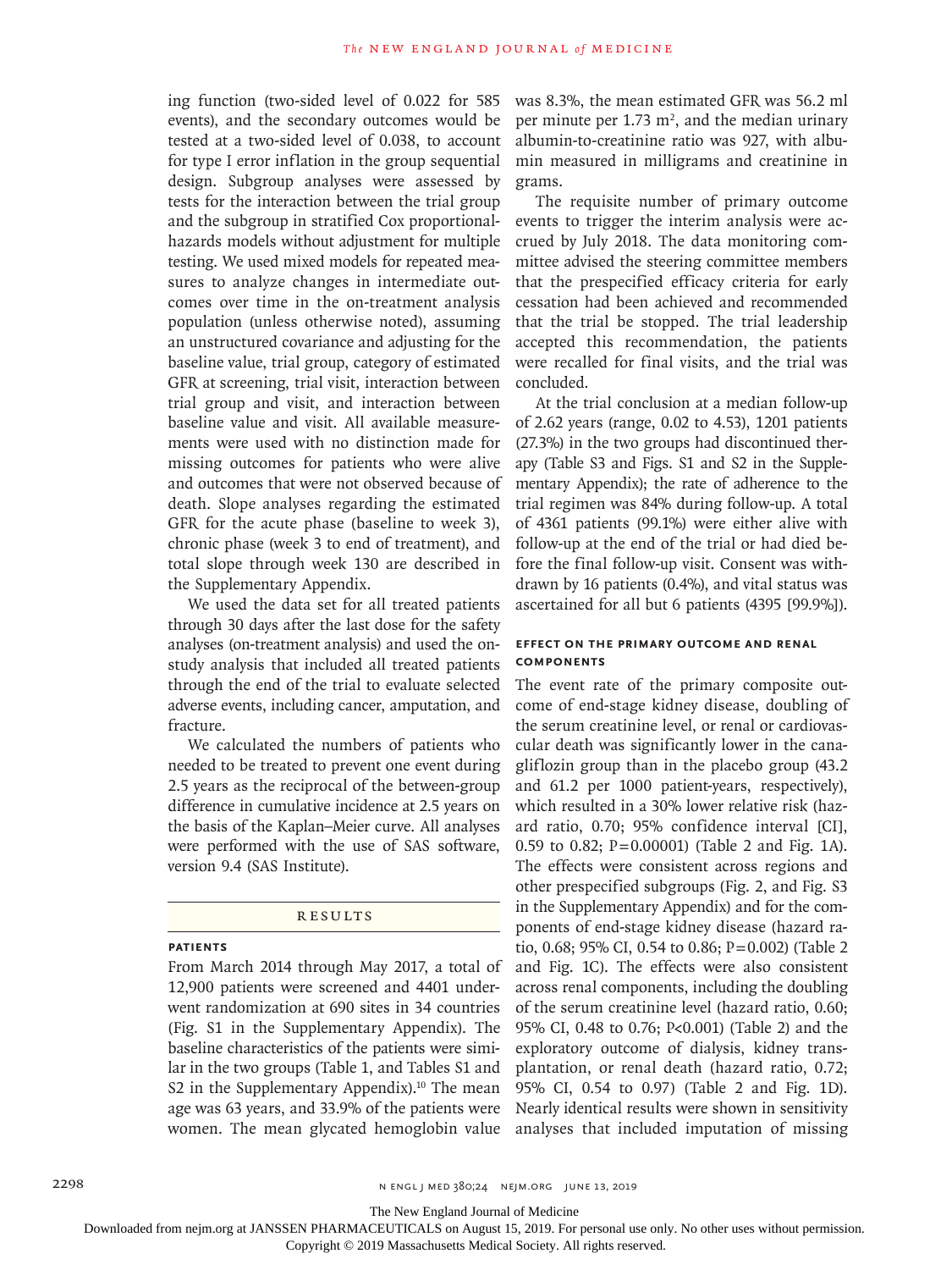| Table 1. Demographic and Clinical Characteristics of the Patients at Baseline.* |                               |                         |                                     |  |  |  |
|---------------------------------------------------------------------------------|-------------------------------|-------------------------|-------------------------------------|--|--|--|
| Characteristic                                                                  | Canagliflozin<br>$(N = 2202)$ | Placebo<br>$(N = 2199)$ | <b>All Patients</b><br>$(N = 4401)$ |  |  |  |
| $Age - yr$                                                                      | $62.9 + 9.2$                  | $63.2 + 9.2$            | $63.0 + 9.2$                        |  |  |  |
| Female sex - no. (%)                                                            | 762 (34.6)                    | 732 (33.3)              | 1494 (33.9)                         |  |  |  |
| Race or ethnic group - no. (%) +                                                |                               |                         |                                     |  |  |  |
| White                                                                           | 1487 (67.5)                   | 1444 (65.7)             | 2931 (66.6)                         |  |  |  |
| <b>Black</b>                                                                    | 112(5.1)                      | 112(5.1)                | 224(5.1)                            |  |  |  |
| Asian                                                                           | 425 (19.3)                    | 452 (20.6)              | 877 (19.9)                          |  |  |  |
| Other                                                                           | 178(8.1)                      | 191(8.7)                | 369(8.4)                            |  |  |  |
| Current smoker - no. (%)                                                        | 341 (15.5)                    | 298 (13.6)              | 639 (14.5)                          |  |  |  |
| Hypertension - no. (%)                                                          | 2131 (96.8)                   | 2129 (96.8)             | 4260 (96.8)                         |  |  |  |
| Heart failure - no. (%)                                                         | 329 (14.9)                    | 323 (14.7)              | 652 (14.8)                          |  |  |  |
| Duration of diabetes - yr                                                       | $15.5 \pm 8.7$                | $16.0 \pm 8.6$          | $15.8 \pm 8.6$                      |  |  |  |
| Cardiovascular disease - no. (%)                                                | 1113 (50.5)                   | 1107 (50.3)             | 2220 (50.4)                         |  |  |  |
| Amputation - no. (%)                                                            | 119(5.4)                      | 115(5.2)                | 234(5.3)                            |  |  |  |
| Body-mass indext                                                                | $31.4 + 6.2$                  | $31.3 + 6.2$            | $31.3 + 6.2$                        |  |  |  |
| Blood pressure - mm Hg                                                          |                               |                         |                                     |  |  |  |
| Systolic                                                                        | $139.8 \pm 15.6$              | $140.2 \pm 15.6$        | $140.0 \pm 15.6$                    |  |  |  |
| <b>Diastolic</b>                                                                | $78.2 + 9.4$                  | $78.4 + 9.4$            | $78.3 + 9.4$                        |  |  |  |
| Glycated hemoglobin - %                                                         | $8.3 + 1.3$                   | $8.3 + 1.3$             | $8.3 \pm 1.3$                       |  |  |  |
| Estimated GFR - ml/min/1.73 m <sup>2</sup>                                      | $56.3 + 18.2$                 | $56.0 \pm 18.3$         | $56.2 + 18.2$                       |  |  |  |
| Median urinary albumin-to-creatinine ratio (IQR)                                | 923<br>$(459 - 1794)$         | 931<br>$(473 - 1868)$   | 927<br>$(463 - 1833)$               |  |  |  |

\* Plus–minus values are means ±SD. Percentages may not total 100 because of rounding. IQR denotes interquartile range.

† Race or ethnic group was reported by the patients. The designation "other" includes American Indian or Alaska Native, Native Hawaiian or other Pacific Islander, multiple, other, unknown, and not reported.

‡ The body-mass index is the weight in kilograms divided by the square of the height in meters.

The baseline estimated glomerular filtration rate (GFR) was missing for one patient in the canagliflozin group.

¶ The albumin-to-creatinine ratio was calculated with albumin measured in milligrams and creatinine measured in grams.

data (hazard ratio, 0.69; 95% CI, 0.59 to 0.82) or that were adjusted for competing risks (hazard ratio, 0.70; 95% CI, 0.59 to 0.82).

# **Secondary and Exploratory Outcomes**

Patients in the canagliflozin group also had a lower risk of several secondary outcomes tested in a hierarchical fashion (Table 2), including the composites of cardiovascular death or hospitalization for heart failure (hazard ratio, 0.69; 95% CI, 0.57 to 0.83; P<0.001), cardiovascular death, myocardial infarction, or stroke (hazard ratio, 0.80; 95% CI, 0.67 to 0.95; P=0.01), and hospitalization for heart failure (hazard ratio, 0.61; 95% CI, 0.47 to 0.80; P<0.001). The relative risk of the composite of end-stage kidney disease,

doubling of the serum creatinine level, or renal death was lower by 34% in the canagliflozin group (hazard ratio, 0.66; 95% CI, 0.53 to 0.81; P<0.001) (Table 2 and Fig. 1B).

There was no significant between-group difference in the risk of cardiovascular death (hazard ratio, 0.78; 95% CI, 0.61 to 1.00;  $P=0.05$ ) (Table 2 and Fig. 1E), so the differences in all subsequent outcomes in the hierarchical testing sequence were not formally tested. The hazard ratio for death from any cause was 0.83 (95% CI, 0.68 to 1.02) (Table 2 and Fig. 1F); for the composite of cardiovascular death, myocardial infarction, stroke, or hospitalization for heart failure or unstable angina, the hazard ratio was 0.74 (95% CI, 0.63 to 0.86) (Table 2).

The New England Journal of Medicine

Downloaded from nejm.org at JANSSEN PHARMACEUTICALS on August 15, 2019. For personal use only. No other uses without permission.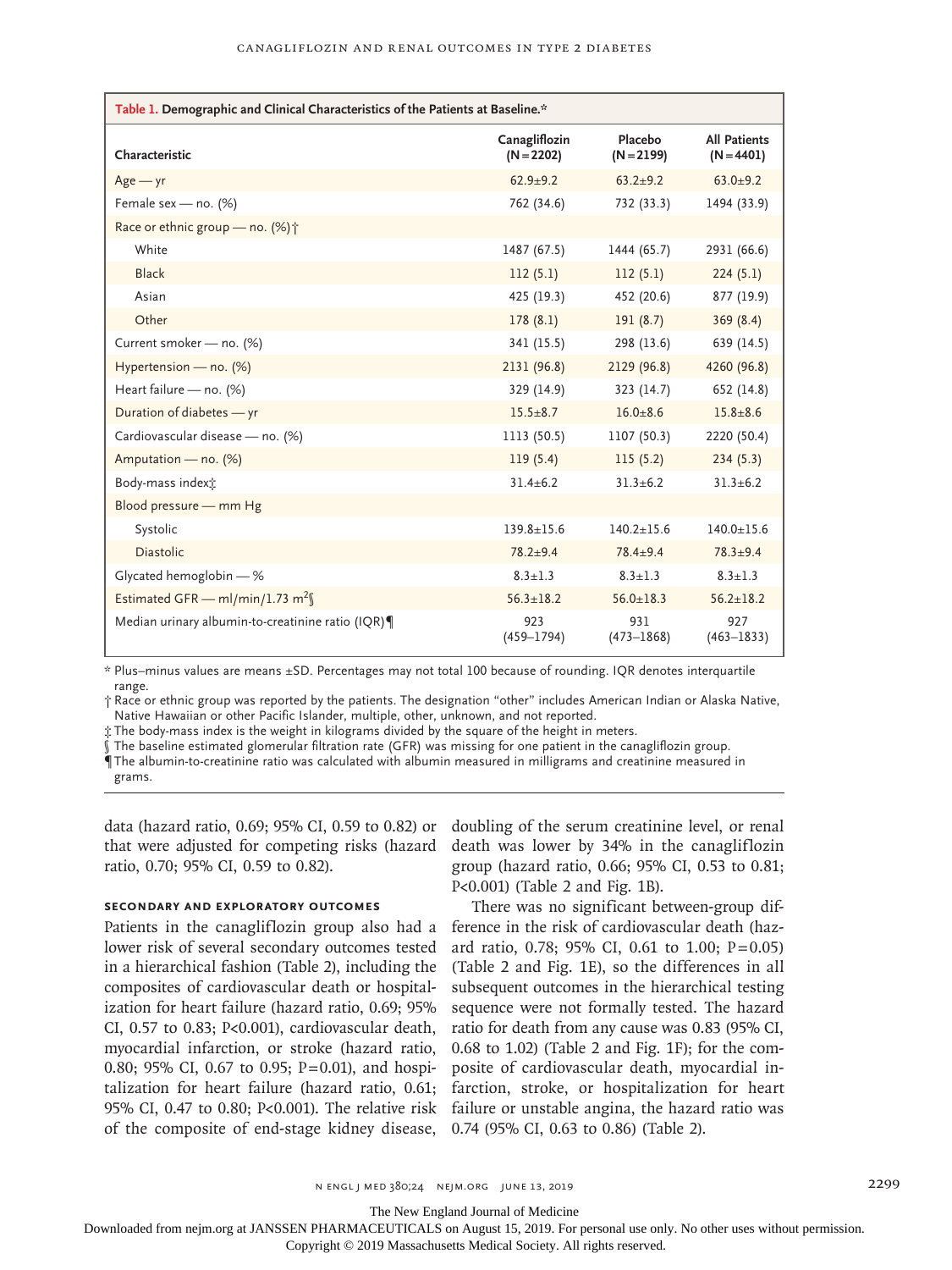| Table 2. Efficacy and Safety.*                                                                                  |               |           |                              |                  |                          |                                                                                                                                                                                                                                                                                                                                                                                                                                                |
|-----------------------------------------------------------------------------------------------------------------|---------------|-----------|------------------------------|------------------|--------------------------|------------------------------------------------------------------------------------------------------------------------------------------------------------------------------------------------------------------------------------------------------------------------------------------------------------------------------------------------------------------------------------------------------------------------------------------------|
| Variable                                                                                                        | Canagliflozin | Placebo   | Canagliflozin                | Placebo          | Hazard Ratio<br>(95% CI) | P Value                                                                                                                                                                                                                                                                                                                                                                                                                                        |
|                                                                                                                 | no./total no. |           | $1000$ patient-yr<br>events/ |                  |                          |                                                                                                                                                                                                                                                                                                                                                                                                                                                |
| Efficacy                                                                                                        |               |           |                              |                  |                          |                                                                                                                                                                                                                                                                                                                                                                                                                                                |
| Primary composite outcome                                                                                       | 245/2202      | 340/2199  | 43.2                         | 61.2             | $0.70(0.59 - 0.82)$      | 0.00001                                                                                                                                                                                                                                                                                                                                                                                                                                        |
| Doubling of serum creatinine level                                                                              | 118/2202      | 188/2199  | 20.7                         | 33.8             | $0.60(0.48 - 0.76)$      | 0.001                                                                                                                                                                                                                                                                                                                                                                                                                                          |
| End-stage kidney disease                                                                                        | 116/2202      | 165/2199  | 20.4                         | 29.4             | $0.68(0.54 - 0.86)$      | 0.002                                                                                                                                                                                                                                                                                                                                                                                                                                          |
| Estimated GFR <15 ml/min/1.73 $m^2$                                                                             | 78/2202       | 125/2199  | 13.6                         | 22.2             | $0.60(0.45 - 0.80)$      | $\stackrel{\triangle}{\geq}$                                                                                                                                                                                                                                                                                                                                                                                                                   |
| Dialysis initiated or kidney transplantation                                                                    | 76/2202       | 100/2199  | 13.3                         | $17.7\,$         | $0.74(0.55 - 1.00)$      | $\stackrel{\triangle}{\geq}$                                                                                                                                                                                                                                                                                                                                                                                                                   |
| Renal death                                                                                                     | 2/2202        | 5/2199    | 0.3                          | 0.9              | $\lessgtr$               | $\frac{4}{2}$                                                                                                                                                                                                                                                                                                                                                                                                                                  |
| Cardiovascular death                                                                                            | 110/2202      | 140/2199  | 19.0                         | 24.4             | $0.78$ $(0.61 - 1.00)$   | 0.05                                                                                                                                                                                                                                                                                                                                                                                                                                           |
| Secondary outcomes                                                                                              |               |           |                              |                  |                          |                                                                                                                                                                                                                                                                                                                                                                                                                                                |
| Cardiovascular death or hospitalization for heart failure                                                       | 179/2202      | 253/2199  | 31.5                         | 45.4             | $0.69(0.57 - 0.83)$      | 0.001                                                                                                                                                                                                                                                                                                                                                                                                                                          |
| Cardiovascular death, myocardial infarction, or stroke                                                          | 217/2202      | 269/2199  | 38.7                         | 48.7             | $0.80(0.67-0.95)$        | 0.01                                                                                                                                                                                                                                                                                                                                                                                                                                           |
| Hospitalization for heart failure                                                                               | 89/2202       | 141/2199  | 15.7                         | 25.3             | $0.61(0.47 - 0.80)$      | 0.001                                                                                                                                                                                                                                                                                                                                                                                                                                          |
| End-stage kidney disease, doubling of serum creatinine<br>level, or renal death                                 | 153/2202      | 224/2199  | 27.0                         | 40.4             | $0.66(0.53 - 0.81)$      | 0.001                                                                                                                                                                                                                                                                                                                                                                                                                                          |
| Death from any cause                                                                                            | 168/2202      | 201/2199  | 29.0                         | 35.0             | $0.83$ $(0.68 - 1.02)$   | $\stackrel{\triangle}{\geq}$                                                                                                                                                                                                                                                                                                                                                                                                                   |
| hospitalization for heart failure or unstable angina<br>Cardiovascular death, myocardial infarction, stroke, or | 273/2202      | 361/2199  | 49.4                         | 66.9             | $0.74(0.63 - 0.86)$      | $\stackrel{\triangle}{\geq}$                                                                                                                                                                                                                                                                                                                                                                                                                   |
| End-stage kidney disease, renal death, or cardiovascular death f                                                | 214/2202      | 287/2199  | 37.6                         | 51.2             | $0.73$ $(0.61 - 0.87)$   | $\stackrel{\triangle}{\geq}$                                                                                                                                                                                                                                                                                                                                                                                                                   |
| Dialysis, kidney transplantation, or renal death†                                                               | 78/2202       | 105/2199  | 13.6                         | 18.6             | $0.72(0.54 - 0.97)$      | $\stackrel{\triangle}{\geq}$                                                                                                                                                                                                                                                                                                                                                                                                                   |
| Safety:                                                                                                         |               |           |                              |                  |                          | $\frac{4}{2}$                                                                                                                                                                                                                                                                                                                                                                                                                                  |
| Any adverse event                                                                                               | 1784/2200     | 1860/2197 | 351.4                        | 379.3            | $0.87(0.82 - 0.93)$      | $\stackrel{\triangle}{\geq}$                                                                                                                                                                                                                                                                                                                                                                                                                   |
| Any serious adverse event                                                                                       | 737/2200      | 806/2197  | 145.2                        | 164.4            | $0.87(0.79 - 0.97)$      | $\mathop{\mathrel{\mathop{\scriptstyle\mathop{\scriptstyle\mathop{\scriptstyle\mathop{\scriptstyle\mathop{\scriptstyle\mathop{\scriptstyle\mathop{\scriptstyle\mathop{\scriptstyle\mathop{\scriptstyle\mathop{\scriptstyle\mathop{\scriptstyle\mathop{\scriptstyle\mathop{\scriptstyle\mathop{\scriptstyle\mathop{\scriptstyle\mathop{\scriptstyle\mathop{\scriptstyle\mathop{\scriptstyle\mathop{\scriptstyle\mathop{\cal E}}}}}}}}}}}\math>$ |
| Serious adverse event related to trial drug                                                                     | 62/2200       | 42/2197   | 12.2                         | 8.6              | $1.45(0.98 - 2.14)$      | $\stackrel{\triangle}{\geq}$                                                                                                                                                                                                                                                                                                                                                                                                                   |
| Amputation                                                                                                      | 70/2200       | 63/2197   | 12.3                         | 11.2             | 1.11 (0.79-1.56)         | $\stackrel{\triangle}{\geq}$                                                                                                                                                                                                                                                                                                                                                                                                                   |
| Fracture                                                                                                        | 67/2200       | 68/2197   | 11.8                         | 12.1             | $0.98(0.70 - 1.37)$      | $\frac{4}{2}$                                                                                                                                                                                                                                                                                                                                                                                                                                  |
| Cancer                                                                                                          |               |           |                              |                  |                          |                                                                                                                                                                                                                                                                                                                                                                                                                                                |
| Renal-cell carcinoma                                                                                            | 1/2200        | 5/2197    | 0.2                          | 0.9              | $\frac{4}{2}$            | $\stackrel{\triangle}{\geq}$                                                                                                                                                                                                                                                                                                                                                                                                                   |
| Breast cancer                                                                                                   | 8/761         | 3/731     | 4.1                          | $\overline{1.6}$ | 2.59 (0.69-9.76)         | $\stackrel{\triangle}{\geq}$                                                                                                                                                                                                                                                                                                                                                                                                                   |
| Bladder cancer                                                                                                  | 10/2200       | 9/2197    | 1.7                          | 1.6              | $1.10(0.45 - 2.72)$      | $\stackrel{\triangle}{\geq}$                                                                                                                                                                                                                                                                                                                                                                                                                   |

2300 n engl j med 380;24 nejm.org June 13, 2019

The New England Journal of Medicine

Downloaded from nejm.org at JANSSEN PHARMACEUTICALS on August 15, 2019. For personal use only. No other uses without permission.

Copyright © 2019 Massachusetts Medical Society. All rights reserved.

**The NEW ENGLAND JOURNAL of MEDICINE**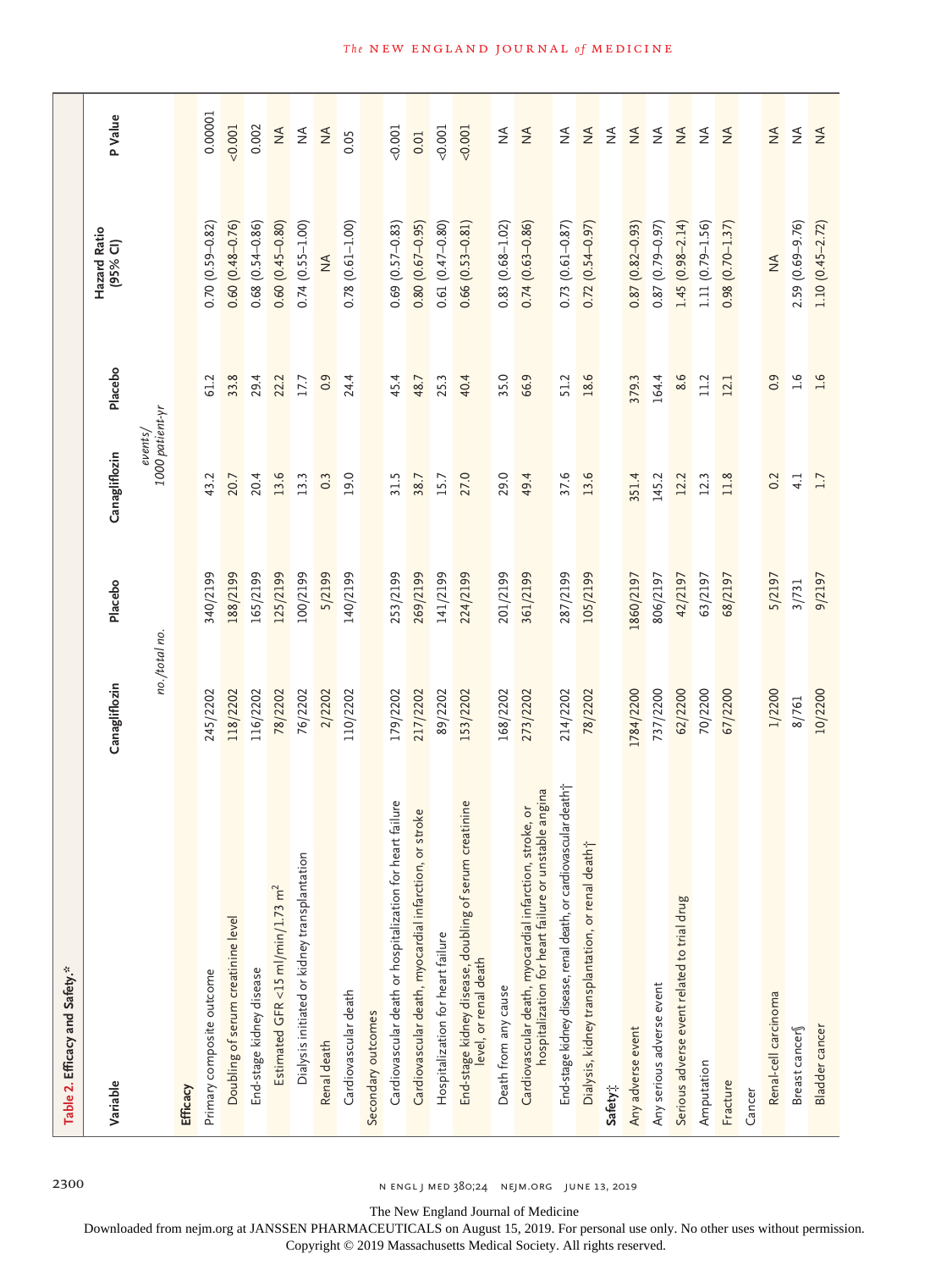#### **Effects on Safety Outcomes**

Rates of adverse events and serious adverse events were similar overall in the canagliflozin group and the placebo group (Table 2, and Tables S4 and S5 in the Supplementary Appendix). There was no significant difference in the risk of lowerlimb amputation, with rates of 12.3 versus 11.2 per 1000 patient-years in the canagliflozin group and the placebo group, respectively (hazard ratio, 1.11; 95% CI, 0.79 to 1.56). Rates of fracture were also similar in the two groups (hazard ratio, 0.98; 95% CI, 0.70 to 1.37). Rates of diabetic ketoacidosis were low but higher in the canagliflozin group than in the placebo group (2.2 vs. 0.2 per 1000 patient-years) (Table S6 in the Supplementary Appendix).

# **Effect on Intermediate Outcomes**

For glycated hemoglobin, the least-squares mean level at 13 weeks was lower in the canagliflozin group than in the placebo group by 0.31 percentage points (95% CI, 0.26 to 0.37), and the between-group difference narrowed thereafter, with an overall mean difference in the reduction throughout the trial of 0.25 percentage points (95% CI, 0.20 to 0.31) (Fig. S4 in the Supplementary Appendix). On average, levels were lower in the canagliflozin group for systolic blood pressure (by 3.30 mm Hg; 95% CI, 2.73 to 3.87), diastolic blood pressure (by 0.95 mm Hg; 95% CI, 0.61 to 1.28), and body weight (by 0.80 kg; 95% CI, 0.69 to 0.92). The geometric mean of the urinary albumin-to-creatinine ratio was lower by 31% (95% CI, 26 to 35) on average during follow-up in the canagliflozin group (Fig. 3A).

The least-squares mean (±SE) change in the estimated GFR slope was less in the canagliflozin group than in the placebo group (–3.19±0.15 vs.  $-4.71\pm0.15$  ml per minute per 1.73 m<sup>2</sup> per year), for a between-group difference of 1.52 ml per minute per  $1.73 \text{ m}^2$  per year (95% CI, 1.11 to 1.93) (Fig. 3B). During the first 3 weeks, there was a greater reduction in the estimated GFR in the canagliflozin group than in the placebo group (–3.72±0.25 vs. –0.55±0.25 ml per minute per  $1.73$  m<sup>2</sup>), for a between-group difference of  $-3.17$  ml per minute per 1.73 m<sup>2</sup> (95% CI,  $-3.87$ ) to –2.47). Thereafter, the decline in the estimated GFR was slower in the canagliflozin group than in the placebo group (–1.85±0.13 vs.  $-4.59\pm0.14$  ml per minute per 1.73 m<sup>2</sup> per year),

n engl j med 380;24 nejm.org June 13, 2019 2301

measures.

measures.

The New England Journal of Medicine

Downloaded from nejm.org at JANSSEN PHARMACEUTICALS on August 15, 2019. For personal use only. No other uses without permission.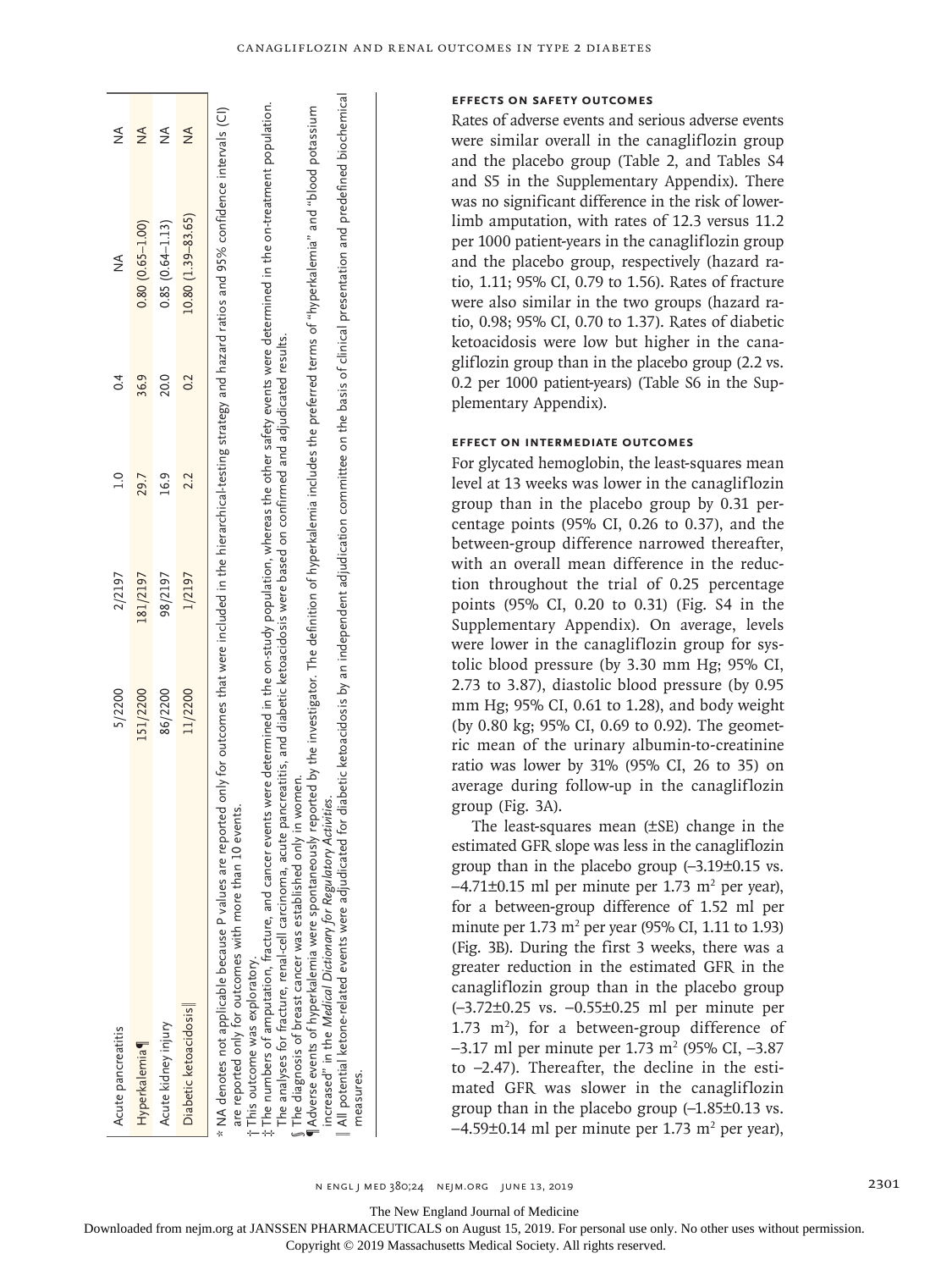# *The* NEW ENGLAND JOURNAL *of* MEDICINE



n engl j med 380;24 nejm.org June 13, 2019

The New England Journal of Medicine

Downloaded from nejm.org at JANSSEN PHARMACEUTICALS on August 15, 2019. For personal use only. No other uses without permission.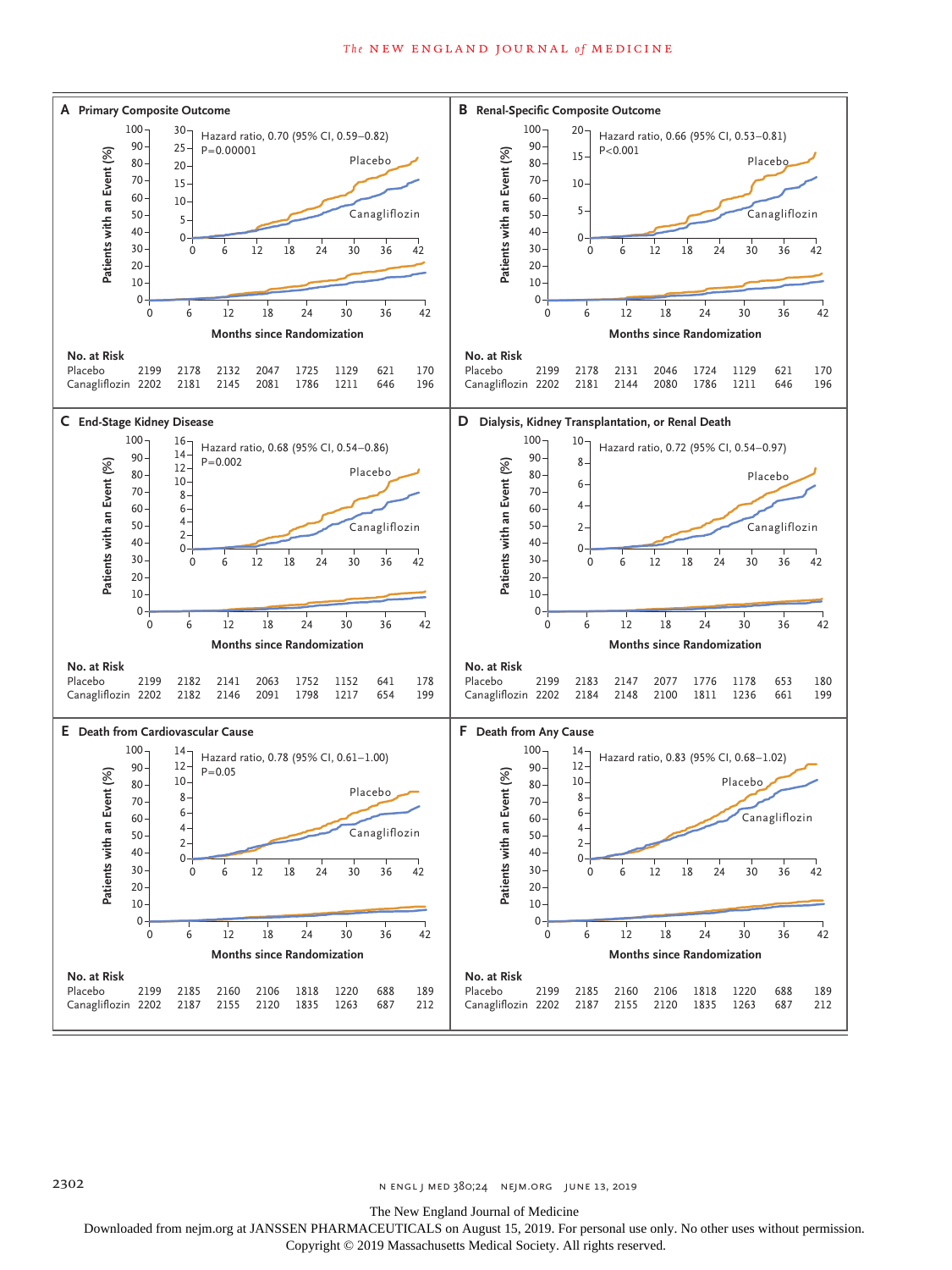# **Figure 1 (facing page). Primary Composite, Renal, and Mortality Outcomes.**

Panel A shows the primary composite outcome of end-stage kidney disease, doubling of the serum creatinine level, or renal or cardiovascular death in the canagliflozin group and the placebo group. Panel B shows the renal-specific composite outcome of endstage kidney disease, doubling of serum creatinine level, or renal death. Panel C shows end-stage kidney disease, which was defined as the initiation of dialysis for at least 30 days, kidney transplantation, or an estimated glomerular filtration rate of less than 15 ml per minute per  $1.73 \text{ m}^2$  of body-surface area that was sustained for at least 30 days, according to central laboratory assessment. Panel D shows the initiation of dialysis, kidney transplantation, or renal death, which was an exploratory outcome. Panel E shows death from cardiovascular causes, and Panel F death from any cause. The insets show the same data on an expanded y axis.

for a difference of 2.74 ml per minute per 1.73  $m<sup>2</sup>$ per year (95% CI, 2.37 to 3.11).

# **Projected Estimated Effects**

On the basis of our trial data, we estimate that among 1000 patients in our trial treated for 2.5 years, the primary composite outcome of endstage kidney disease, doubling of the serum creatinine level, or renal or cardiovascular death would occur in 47 fewer patients in the canagliflozin group than in the placebo group (number needed to treat [NNT], 22; 95% CI, 15 to 38), including 36 fewer composite renal outcomes of end-stage kidney disease, doubling of the serum creatinine level, or renal death (NNT, 28; 95% CI, 19 to 54) and 24 fewer end-stage kidneydisease events (NNT, 43; 95% CI, 26 to 121). Canagliflozin treatment would also prevent 22

| Subgroup                                                                                     | no. of patients/total no. |          | Canagliflozin Placebo Canagliflozin Placebo<br>events/1000 patient-yr |       | Hazard Ratio (95% CI)          |                          |                     | P Value for<br>Interaction |
|----------------------------------------------------------------------------------------------|---------------------------|----------|-----------------------------------------------------------------------|-------|--------------------------------|--------------------------|---------------------|----------------------------|
| Primary composite outcome of ESKD,<br>doubling of serum creatinine,<br>or renal or CV death  |                           |          |                                                                       |       |                                |                          |                     |                            |
| Screening estimated GFR                                                                      |                           |          |                                                                       |       |                                |                          |                     | 0.11                       |
| 30 to <45 ml/min/1.73 m <sup>2</sup>                                                         | 119/657                   | 153/656  | 72.2                                                                  | 95.4  |                                |                          | $0.75(0.59 - 0.95)$ |                            |
| 45 to <60 ml/min/1.73 m <sup>2</sup>                                                         | 56/640                    | 102/639  | 33.4                                                                  | 63.1  |                                |                          | $0.52(0.38 - 0.72)$ |                            |
| 60 to <90 ml/min/1.73 m <sup>2</sup>                                                         | 70/905                    | 85/904   | 29.9                                                                  | 36.5  |                                |                          | $0.82$ (0.60-1.12)  |                            |
| Baseline UACR                                                                                |                           |          |                                                                       |       |                                |                          |                     | 0.49                       |
| < 1000                                                                                       | 69/1185                   | 88/1163  | 22.0                                                                  | 28.8  |                                |                          | $0.76(0.55 - 1.04)$ |                            |
| >1000                                                                                        | 176/1017                  | 252/1036 | 69.6                                                                  | 100.8 | ⊢⊕⊣                            |                          | $0.67(0.55 - 0.81)$ |                            |
| Renal-specific composite outcome<br>of ESKD, doubling of serum<br>creatinine, or renal death |                           |          |                                                                       |       |                                |                          |                     |                            |
| Screening estimated GFR                                                                      |                           |          |                                                                       |       |                                |                          |                     | 0.18                       |
| 30 to <45 ml/min/1.73 m <sup>2</sup>                                                         | 85/657                    | 115/656  | 51.6                                                                  | 71.7  |                                |                          | $0.71(0.53 - 0.94)$ |                            |
| 45 to <60 ml/min/1.73 m <sup>2</sup>                                                         | 33/640                    | 66/639   | 19.7                                                                  | 40.8  |                                |                          | $0.47(0.31 - 0.72)$ |                            |
| 60 to <90 ml/min/1.73 m <sup>2</sup>                                                         | 35/905                    | 43/904   | 14.9                                                                  | 18.5  |                                |                          | $0.81(0.52 - 1.26)$ |                            |
| <b>Baseline UACR</b>                                                                         |                           |          |                                                                       |       |                                |                          |                     | 0.16                       |
| < 1000                                                                                       | 29/1185                   | 31/1163  | 9.2                                                                   | 10.2  |                                |                          | $0.90(0.54 - 1.50)$ |                            |
| >1000                                                                                        | 124/1017                  | 193/1036 | 49.1                                                                  | 77.2  |                                |                          | $0.61(0.49 - 0.76)$ |                            |
|                                                                                              |                           |          |                                                                       | 0.25  | 0.50<br>1.00                   | 2.00                     | 4.00                |                            |
|                                                                                              |                           |          |                                                                       |       |                                |                          |                     |                            |
|                                                                                              |                           |          |                                                                       |       | Canagliflozin<br><b>Better</b> | Placebo<br><b>Better</b> |                     |                            |

**Figure 2. Subgroup Analysis, According to Estimated Glomerular Filtration Rate (GFR) at Screening and Albuminuria at Baseline.**

Shown are the primary composite outcome and renal-specific composite outcome, according to the patients' estimated GFR at screening and urinary albumin-to-creatinine ratio (UACR) at baseline, in the canagliflozin group and the placebo group. The albumin-to-creatinine ratio was calculated with albumin measured in milligrams and creatinine measured in grams. CV denotes cardiovascular, and ESKD end-stage kidney disease.

The New England Journal of Medicine

Downloaded from nejm.org at JANSSEN PHARMACEUTICALS on August 15, 2019. For personal use only. No other uses without permission.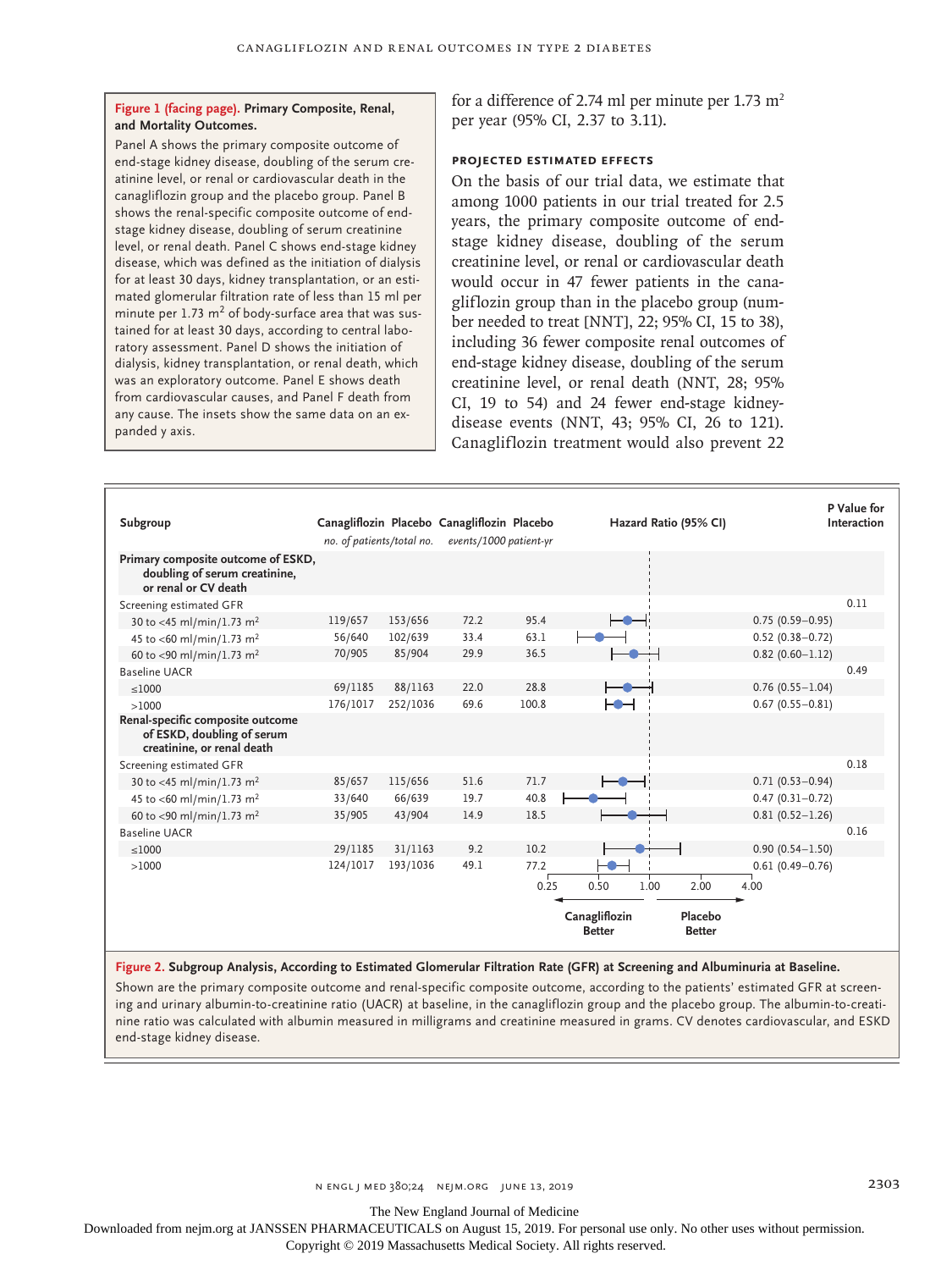

**Figure 3. Effects on Albuminuria and Estimated GFR.**

Panel A shows the effects of canagliflozin and placebo on the urinary albumin-to-creatinine ratio in the intention-to-treat population. Panel B shows the change from the screening level in the estimated GFR in the on-treatment population. The I bars indicate the 95% confidence interval in Panel A and the standard error in Panel B. The albumin-to-creatinine ratio was calculated with albumin measured in milligrams and creatinine measured in grams.

> hospitalizations for heart failure (NNT, 46; 95% CI, 29 to 124) and 25 composite events of cardiovascular death, myocardial infarction, or stroke (NNT, 40; 95% CI, 23 to 165).

# Discussion

In this trial, we found that patients with type 2 diabetes and chronic kidney disease who received canagliflozin had a lower risk of the primary composite outcome of end-stage kidney disease, doubling of the serum creatinine level, or death from renal or cardiovascular causes than those who received placebo. Patients in the canagliflozin group also had a lower risk of endstage kidney disease, hospitalization for heart failure, and the composite of cardiovascular death, myocardial infarction, or stroke. These results indicate that canagliflozin may be an effective treatment option for renal and cardiovascular protection in patients with type 2 diabetes with chronic kidney disease.

The observed benefits were obtained on a background of renin–angiotensin system blockade, the only approved renoprotective medications in type 2 diabetes, a factor that highlights the clinical significance of the findings. In contrast to completed cardiovascular outcome trials of SGLT2 inhibitors,<sup>5-7</sup> our trial included a population at high risk for kidney failure and had a primary outcome of major renal end points. In addition, we found that patients who received canagliflozin (including those who had a reduced estimated GFR at baseline) had a lower risk of the primary outcome overall than those in the placebo group, as well as less end-stage kidney disease. These findings were observed despite very modest between-group differences in blood glucose level, weight, and blood pressure and in contrast to previous concern about the initial acute reduction in the estimated GFR observed with SGLT2 inhibitors. This suggests that the mechanism of benefit is likely to be independent of glucose levels and may possibly stem from a reduction in intraglomerular pressure,<sup>11-13</sup> with other possible mechanisms presently being studied.<sup>14-17</sup>

Our trial population was also at high risk for cardiovascular outcomes, with cardiovascular death, myocardial infarction, stroke, or hospitalization for heart failure occurring in 13.8% of the population over a median of 2.62 years of follow-up. The significantly lower rates of cardiovascular outcomes, including the composite of cardiovascular death, myocardial infarction, or stroke, in the canagliflozin group in our trial are consistent with those observed with canagliflozin in the CANVAS (Canagliflozin Cardiovascular Assessment Study) Program,<sup>5</sup> despite the smaller differences in glycemic control. The EMPA-REG OUTCOME trial also showed that empagliflozin was superior to placebo,<sup>6</sup> and the DECLARE–TIMI 58 (Dapagliflozin Effect on Car-

2304 **NET SEPTEMBER 2019** NET MED 380;24 NEIM.ORG JUNE 13, 2019

The New England Journal of Medicine

Downloaded from nejm.org at JANSSEN PHARMACEUTICALS on August 15, 2019. For personal use only. No other uses without permission.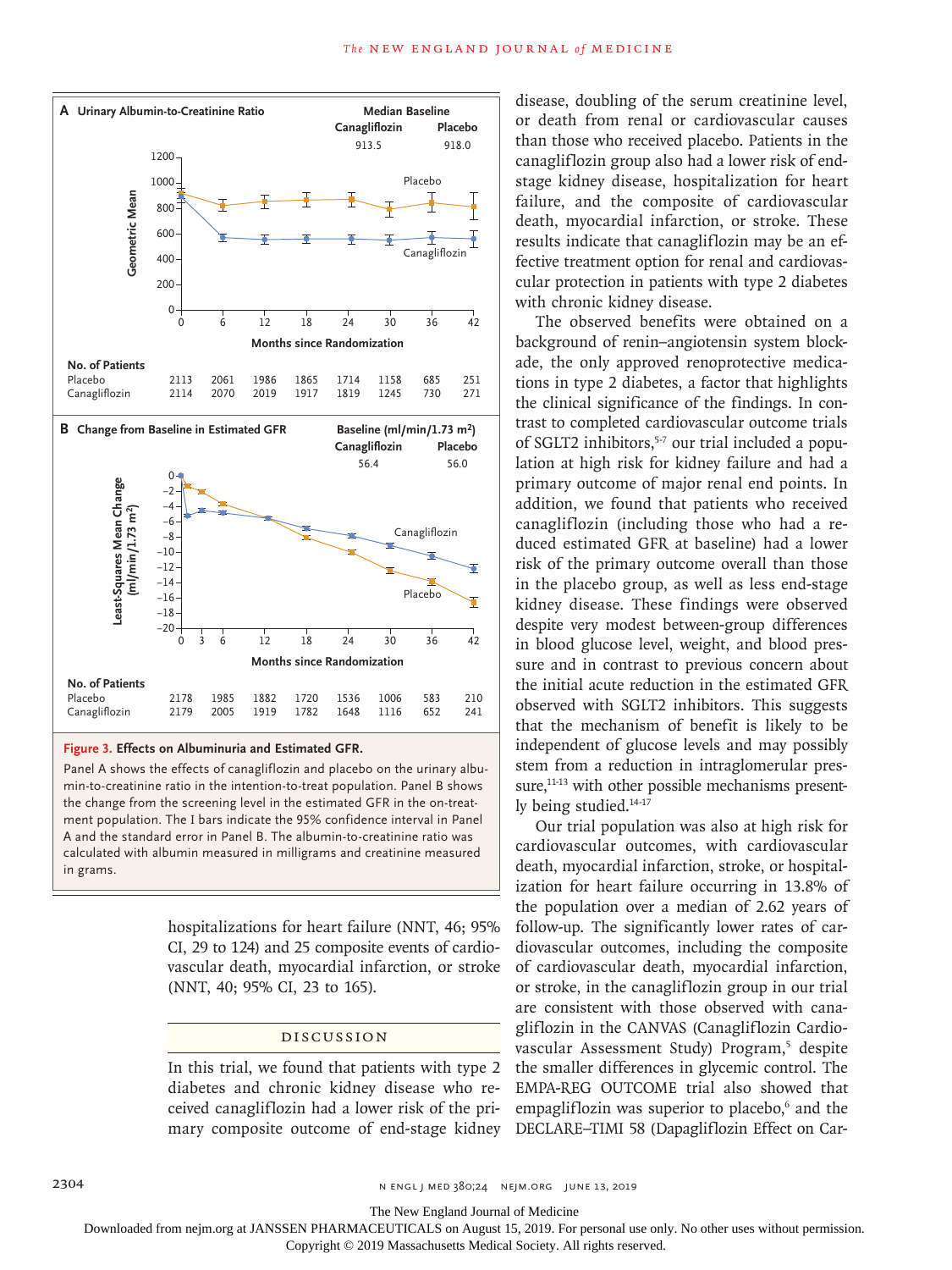diovascular Events–Thrombolysis in Myocardial Infarction 58) trial showed that dapagliflozin was noninferior to placebo for this composite outcome.7 The reduction in hospitalization for heart failure seen in our trial is consistent with results of other trials of SGLT2 inhibitors.5-7,18,19

The similar rates of amputation and fracture that we observed with canagliflozin and placebo are reassuring and consistent with trials of other SGLT2 inhibitors<sup>6,7,20</sup> but differ from the CANVAS Program findings.<sup>5</sup> Whether the increased risk of lower limb amputation in the CANVAS Program was due to differing trial populations or protocols or to chance remains unclear. The overall safety profile in our trial is otherwise consistent with the known adverse effects associated with canagliflozin.

This trial has certain limitations. First, the trial was stopped early at a planned interim analysis, which may have limited the power for some secondary outcomes and may increase the risk of overestimating effect sizes.<sup>21</sup> However, the precision of the effect and the consistency with the findings of previous large trials of SGLT2 inhibitors suggest that this limitation is unlikely to have a major effect on our findings. Second, we did not measure off-treatment estimated GFR levels among the patients who had completed the trial, so the differences in the estimated GFR values at the end of the trial are probably underestimations. Third, we excluded patients who had very advanced kidney disease (estimated GFR,  $<30$  ml per minute per 1.73 m<sup>2</sup>), nonalbuminuric or microalbuminuric disease, and kidney diseases believed to be due to conditions other than type 2 diabetes, so it is not known whether the findings can be generalized to such populations.

In conclusion, among patients with type 2 diabetes and kidney disease, those in the canagliflozin group had a lower risk of kidney failure and cardiovascular events than those in the placebo group at a median follow-up of 2.62 years.

Supported by Janssen Research and Development.

Dr. Perkovic reports receiving advisory board fees and lecture fees from AbbVie, Astellas, Baxter, Eli Lilly, Boehringer Ingelheim, AstraZeneca, Merck, and GlaxoSmithKline; Dr. Jardine, receiving grant support, paid to her institution, from Gambro, CSL, Amgen, Eli Lilly, and Merck, grant support and advisory board fees, paid to her institution, from Baxter, advisory board fees, paid to her institution, from Akebia, Boehringer Ingelheim, and Vifor, and lecture fees, paid to her institution, from Amgen and Roche; Dr. Neal, receiving honoraria, paid to his institution, travel support, and advisory board fees from Janssen; Dr. Heerspink, receiving grant support, lecture fees, and fees for serving on a steering committee, paid to his institution, from AstraZeneca, advisory board fees, paid to his institution, from Astellas, Fresenius, Mundipharma, and Merck, grant support and advisory board fees, paid to his institution, from Boehringer Ingelheim, advisory board fees and lecture fees, paid to his institution, from Mitsubishi Tanabe, grant support and fees for serving on a steering committee, paid to his institution, from AbbVie, and fees for serving on a steering committee, paid to his institution, from Gilead; Dr. Charytan, receiving fees for serving on a clinical events committee from PLC Medical and Merck, fees for serving on a data and safety monitoring board from AstraZeneca and Allena Pharmaceuticals, grant support and consulting fees from Medtronic/Covidien, advisory board fees from Amgen and Eli Lilly, steering committee fees from Zoll Medical, consulting fees and fees for serving as an expert witness from Fresenius, fees for serving as an expert witness from Douglas and London, and consulting fees, paid to his institution, and travel support from Daiichi Sankyo; Mr. Edwards, being employed by Janssen; Dr. Agarwal, receiving steering committee fees from Akebia, Sanofi, and GlaxoSmithKline, steering committee fees, adjudication committee fees, and consulting fees from Bayer, adjudication committee fees and consulting fees from Boehringer Ingelheim, consulting fees from Takeda, Daiichi Sankyo, Amgen, Celgene, Otsuka, Opko, Eli Lilly, and Johnson & Johnson, fees for serving on a data and safety monitoring board from AstraZeneca and Ironwood Pharmaceuticals, steering committee fees and advisory board fees from Relypsa, and advisory board fees from Reata; Dr. Bakris, receiving grant support from Bayer and CVRX, grant support and steering committee fees from Novo Nordisk, consulting fees from Merck, Boehringer Ingelheim, Relypsa, NxStage Medical, Sanofi, Daiichi Sankyo, Pfizer, Eli Lilly, and AstraZeneca, steering committee fees, paid to his institution, from Vascular Dynamics, and grant support and consulting fees from Takeda and AbbVie; Dr. Bull, being employed by Janssen; Dr. Cannon, receiving grant support and advisory board fees from Amgen, Boehringer Ingelheim, Bristol-Myers Squibb, and Merck, advisory board fees from Amarin, Alnylam, Kowa, Pfizer, Eisai, Sanofi, Regeneron, AstraZeneca, GlaxoSmithKline, Lilly, Corvidia, Aegerion, and Innovent, and grant support from Daiichi Sankyo and Takeda; Dr. Capuano, being employed by Janssen; Dr. Chu, being employed by Janssen; Dr. de Zeeuw, receiving advisory board fees and lecture fees from Fresenius, Mitsubishi Tanabe, AbbVie, and Mundipharma, advisory board fees from Boehringer Ingelheim, advisory board fees and fees for serving on a data and safety monitoring board from Bayer, advisory board fees, paid to his institution, from Astellas, and steering committee fees from Janssen; Dr. Greene, receiving consulting fees from Durect and Pfizer; Dr. Levin, serving as an advisor for Boehringer Ingelheim and AstraZeneca; Dr. Wheeler, receiving consulting fees from Amgen, AstraZeneca, Boehringer Ingelheim, Bayer, Mundipharma, Napp, Mitsubishi, Ono Pharma, and Vifor Fresenius and consulting fees, paid to his institution, from GlaxoSmithKline; Dr. Yavin, being employed by Janssen; Dr. Zinman, receiving grant support and consulting fees from Boehringer Ingelheim and consulting fees from Merck, Eli Lilly, Novo Nordisk, Sanofi, and AstraZeneca; Dr. Meininger, being employed by Janssen; and Dr. Mahaffey, receiving consulting fees from Abbott, Ablynx, Baim Institute, Boehringer Ingelheim, Bristol-Myers Squibb, Elsevier, MedErgy, Medscape, Mitsubishi, Myokardia, Novo Nordisk, Portola, Radiometer, Regeneron, Springer Publishing, and UCSF, grant support from Afferent, Amgen, Apple, Cardiva Medical, Daiichi, Ferring, Google (Verily), Luitpold, Medtronic, Merck, Sanofi, St. Jude Medical, and Tenax, and grant support and consulting fees from AstraZeneca, GlaxoSmithKline, and Novartis. No other potential conflict of interest relevant to this article was reported.

Disclosure forms provided by the authors are available with the full text of this article at NEJM.org.

The New England Journal of Medicine

Downloaded from nejm.org at JANSSEN PHARMACEUTICALS on August 15, 2019. For personal use only. No other uses without permission.